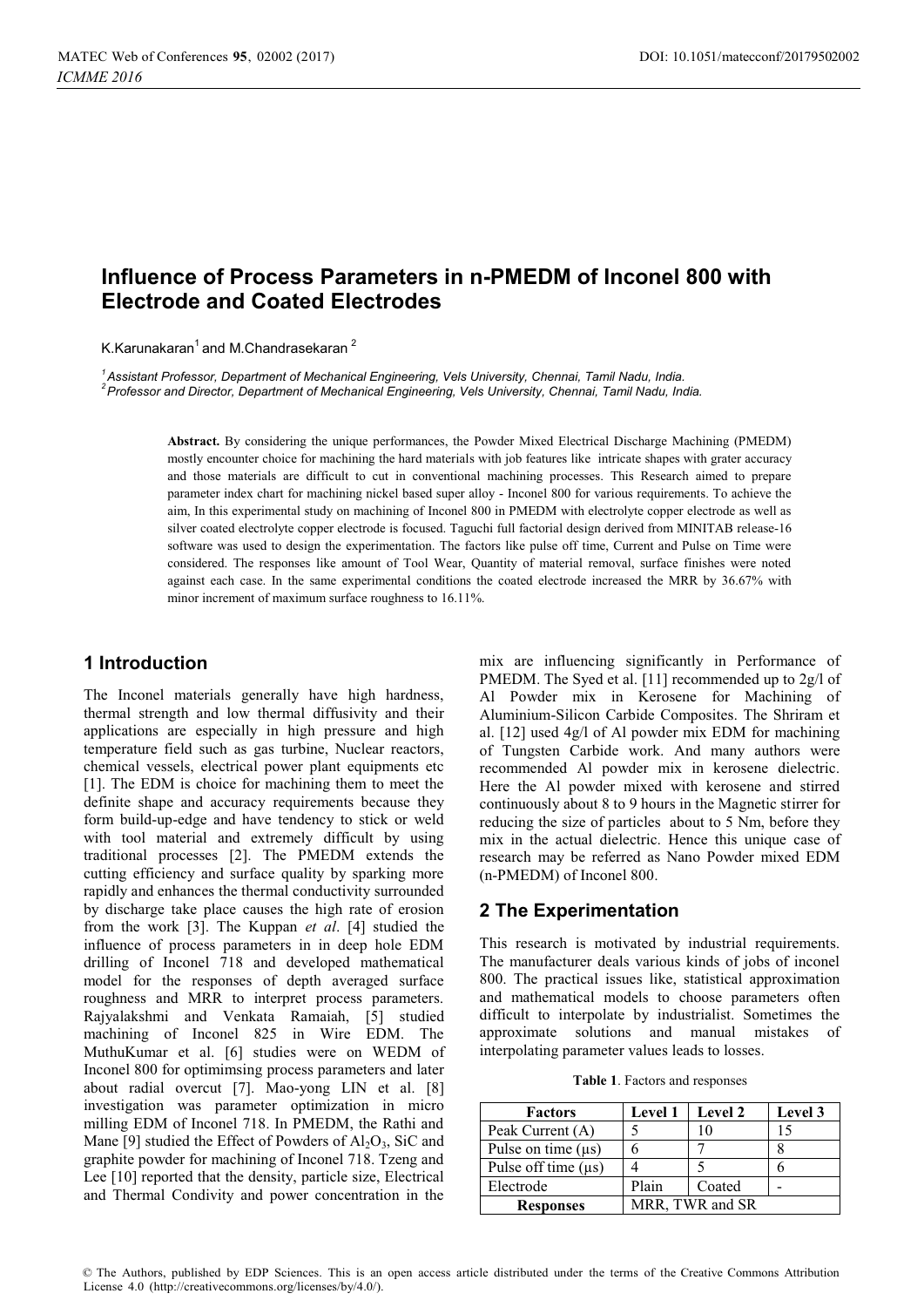|  |  | <b>Table 2.</b> Taguchi full factorial design of experiments |  |  |
|--|--|--------------------------------------------------------------|--|--|
|  |  |                                                              |  |  |

| Expt.                   | Current | <b>Pulse On</b> | <b>Pulse Off</b>        |
|-------------------------|---------|-----------------|-------------------------|
| N <sub>0</sub>          | (A)     | Time $(\mu s)$  | Time $(\mu s)$          |
| $\,1$                   | 5       | 6               | 3                       |
| $\overline{c}$          | 5       | 6               | $\overline{\mathbf{4}}$ |
| $\overline{\mathbf{3}}$ | 5       | 6               | 5                       |
| $\overline{4}$          | $10\,$  | 6               | $\overline{\mathbf{3}}$ |
| 5                       | $10\,$  | 6               | $\overline{4}$          |
| 6                       | $10\,$  | 6               | 5                       |
| $\overline{7}$          | 15      | 6               | $\overline{\mathbf{3}}$ |
| 8                       | 15      | 6               | $\overline{\mathbf{4}}$ |
| 9                       | 15      | 6               | 5                       |
| 10                      | 5       | $\overline{7}$  | $\overline{\mathbf{3}}$ |
| 11                      | 5       | $\sqrt{ }$      | $\overline{\mathbf{4}}$ |
| 12                      | 5       | $\overline{7}$  | 5                       |
| 13                      | $10\,$  | 7               | $\overline{\mathbf{3}}$ |
| 14                      | 10      | $\overline{7}$  | $\overline{\mathbf{4}}$ |
| 15                      | $10\,$  | 7               | 5                       |
| 16                      | 15      | $\overline{7}$  | $\overline{\mathbf{3}}$ |
| 17                      | 15      | $\overline{7}$  | $\overline{4}$          |
| $18\,$                  | 15      | $\overline{7}$  | 5                       |
| 19                      | 5       | 8               | $\overline{\mathbf{3}}$ |
| 20                      | 5       | 8               | $\overline{4}$          |
| 21                      | 5       | 8               | 5                       |
| 22                      | 10      | 8               | $\overline{\mathbf{3}}$ |
| 23                      | $10\,$  | 8               | $\overline{4}$          |
| 24                      | $10\,$  | 8               | 5                       |
| 25                      | 15      | 8               | 3                       |
| 26                      | 15      | 8               | $\overline{4}$          |
| 27                      | 15      | 8               | 5                       |

Hence the manufacturer demanded that a parameter choice card to select and fix factors for desired requirements of their job for regular use. Hence the research is designed completely experimental. Taguchi general full factorial design was preferred for the experimental design. The MINITAB release 16 software was used for obtaining such design. The factors and their levels and responses were furnished in Table 1. The Experiments mainly classified as PMEDM with Electrolyte copper Electrode and PMEDM with Silver coated Electrolyte copper Electrode.

**Table 3.** Observations of PMEDM with plain electrode

| Expt.<br>No | MRR (g/min) | <b>TWR</b><br>(g/min) | $SR(\mu m)$ |
|-------------|-------------|-----------------------|-------------|
|             | 0.11438     | 0.00069               | 0.98        |
| 2           | 0.13967     | 0.00091               | 1.04        |
| 3           | 0.15019     | 0.00127               | 1.18        |
|             | 0.21576     | 0.00161               | 1.12        |
| 5           | 0.22548     | 0.00185               | 1.21        |
|             | 0.25345     | 0.00224               | 1.37        |

|  | DOI: 10.1051/matecconf/20179502002 |
|--|------------------------------------|
|  |                                    |

| 7  | 0.38793 | 0.00246 | 1.27 |
|----|---------|---------|------|
| 8  | 0.43584 | 0.00284 | 1.34 |
| 9  | 0.46086 | 0.00175 | 1.54 |
| 10 | 0.28472 | 0.00186 | 1.08 |
| 11 | 0.31560 | 0.00204 | 1.18 |
| 12 | 0.33025 | 0.00219 | 1.26 |
| 13 | 0.35302 | 0.00223 | 1.23 |
| 14 | 0.38582 | 0.00271 | 1.35 |
| 15 | 0.43447 | 0.00313 | 1.49 |
| 16 | 0.49270 | 0.00418 | 1.34 |
| 17 | 0.52210 | 0.00445 | 1.54 |
| 18 | 0.58815 | 0.00328 | 1.75 |
| 19 | 0.50203 | 0.00412 | 1.17 |
| 20 | 0.53702 | 0.00439 | 1.26 |
| 21 | 0.55829 | 0.00475 | 1.33 |
| 22 | 0.60079 | 0.00521 | 1.27 |
| 23 | 0.64298 | 0.00618 | 1.38 |
| 24 | 0.67097 | 0.00644 | 1.53 |
| 25 | 0.69663 | 0.00690 | 1.58 |
| 26 | 0.74722 | 0.00706 | 1.63 |
| 27 | 0.79346 | 0.00745 | 1.78 |
|    |         |         |      |

**Table 3.** Observations of PMEDM with coated electrode

| Expt.<br>N <sub>0</sub> | <b>MRR</b><br>(g/min) | TWR $(g/min)$ | <b>SR</b><br>$(\mu m)$ |
|-------------------------|-----------------------|---------------|------------------------|
| $\mathbf{1}$            | 0.13086               | 0.00094       | 1.13                   |
| $\overline{c}$          | 0.16983               | 0.00124       | 1.18                   |
| $\overline{3}$          | 0.20524               | 0.00177       | 1.24                   |
| $\overline{\mathbf{4}}$ | 0.24762               | 0.00205       | 1.28                   |
| 5                       | 0.26186               | 0.00254       | 1.35                   |
| 6                       | 0.29222               | 0.00308       | 1.41                   |
| 7                       | 0.45716               | 0.00323       | 1.47                   |
| 8                       | 0.52833               | 0.00368       | 1.54                   |
| 9                       | 0.57562               | 0.00184       | 1.76                   |
| 10                      | 0.36433               | 0.00197       | 1.21                   |
| 11                      | 0.37210               | 0.00216       | 1.26                   |
| 12                      | 0.37984               | 0.00228       | 1.34                   |
| 13                      | 0.40252               | 0.00299       | 1.37                   |
| 14                      | 0.41140               | 0.00324       | 1.46                   |
| 15                      | 0.46888               | 0.00321       | 1.59                   |
| 16                      | 0.54627               | 0.00429       | 1.54                   |
| 17                      | 0.61643               | 0.00489       | 1.67                   |
| 18                      | 0.67616               | 0.00394       | 1.83                   |
| 19                      | 0.59742               | 0.00424       | 1.24                   |
| 20                      | 0.61350               | 0.00469       | 1.29                   |
| 21                      | 0.69590               | 0.00501       | 1.38                   |
| 22                      | 0.71494               | 0.00564       | 1.42                   |
| 23                      | 0.73120               | 0.00637       | 1.54                   |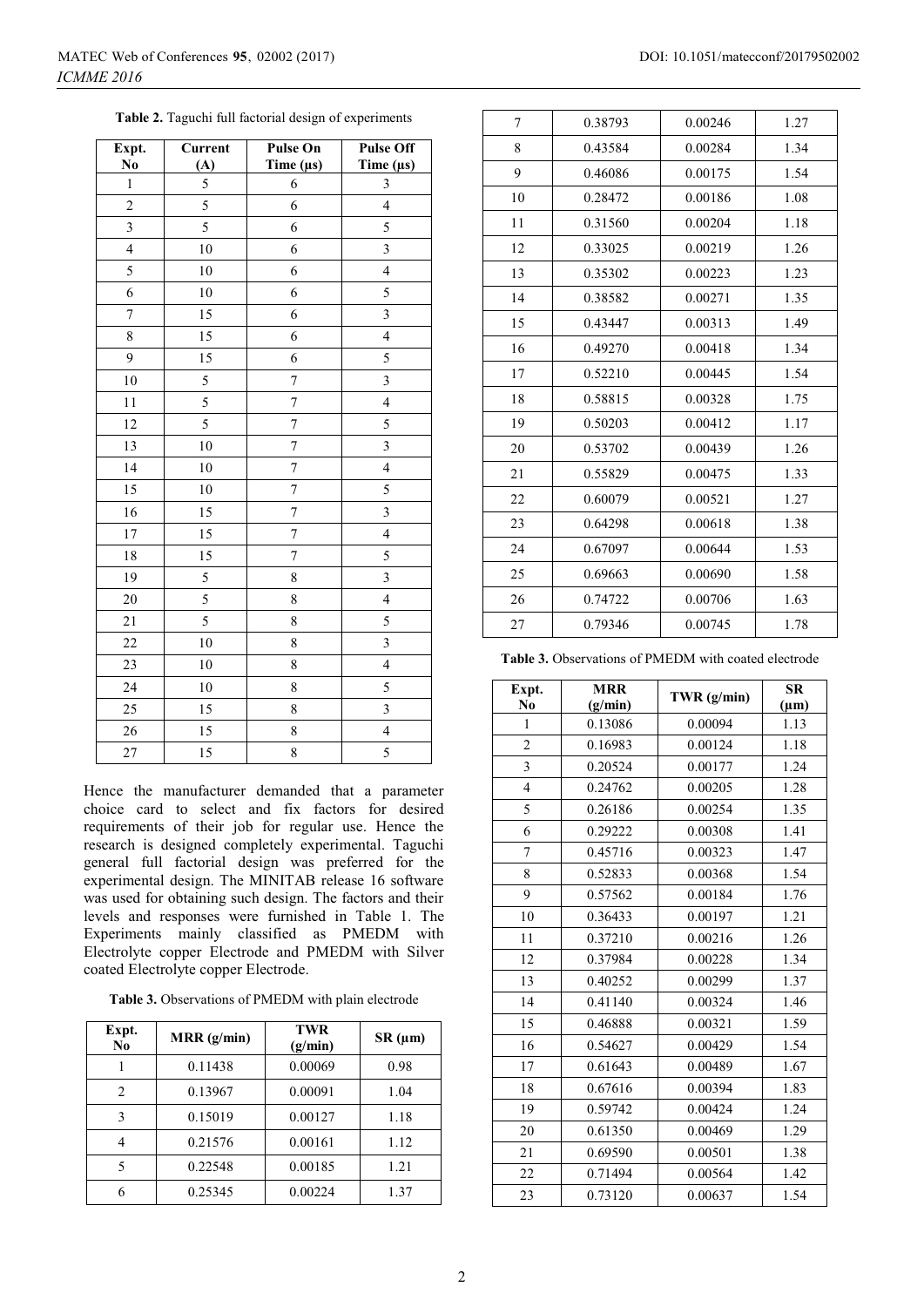| 24 | 0.83280 | 0.00689 | 1.67 |
|----|---------|---------|------|
| 25 | 0.79329 | 0.00702 | 1.64 |
| 26 | 0.81330 | 0.00745 | 1.71 |
| 27 | 0.92407 | 0.00859 | 1.93 |

In each case there were 27 experiments. In each experiment, the net observations were three likr TWR, SR and MRR. The experimental design is shown in Table 2 with parameters setting values for each case. The Electronica Machine Tools make Xpert 1model die sinking type CNC EDM machine was employed in this research. Kerosene is dielectric fluid in this machine because of its property of very low viscosity and it gets flushed away easily. Based on the literature review the recommended aluminum nanopowder concentration is 2g/l to 4g/l and fixed for this research as average value of 3g/l. The machining time for each test was 5 minutes exactly. The Taylor Hobson make, Surtronic3+ branded contact type profile-meter was used to measure surface roughness with 0.8mm cut of length and took three sample readings to avoid observational error. The tool and work material weight losses were measured by using laboratory balance of semi micro with accuracy of 0.00001 gm. The observations of MRR, SR and TWR were carried out for each experimental setting as per Table 1. They were recorded and furnished for electrode and coated electrode in Table 3 and Table 4 respectively.

#### **3. Result and Discussion**

The Comparative performances of both electrode types in terms of Material Removal Rate, Surface Roughness produced and Tool wear rates were analyzed. In figures the Input current index A, B and C used for experiments with Plain Electrode and 1, 2 and 3 for Silver coated Electrode for 5A, 10A and 15A respectively. The graphs plotted for constant pulse on time 6, 7 and 8µs for MRR, SR and TWR.



**Figure 1.** The MRR at Pulse on Time 6μs.



**Figure 2.** The MRR at Pulse on Time 7μs.



**Figure 3.** The MRR at Pulse on Time 8μs.



**Figure 4.** The TWR at Pulse on Time 6μs.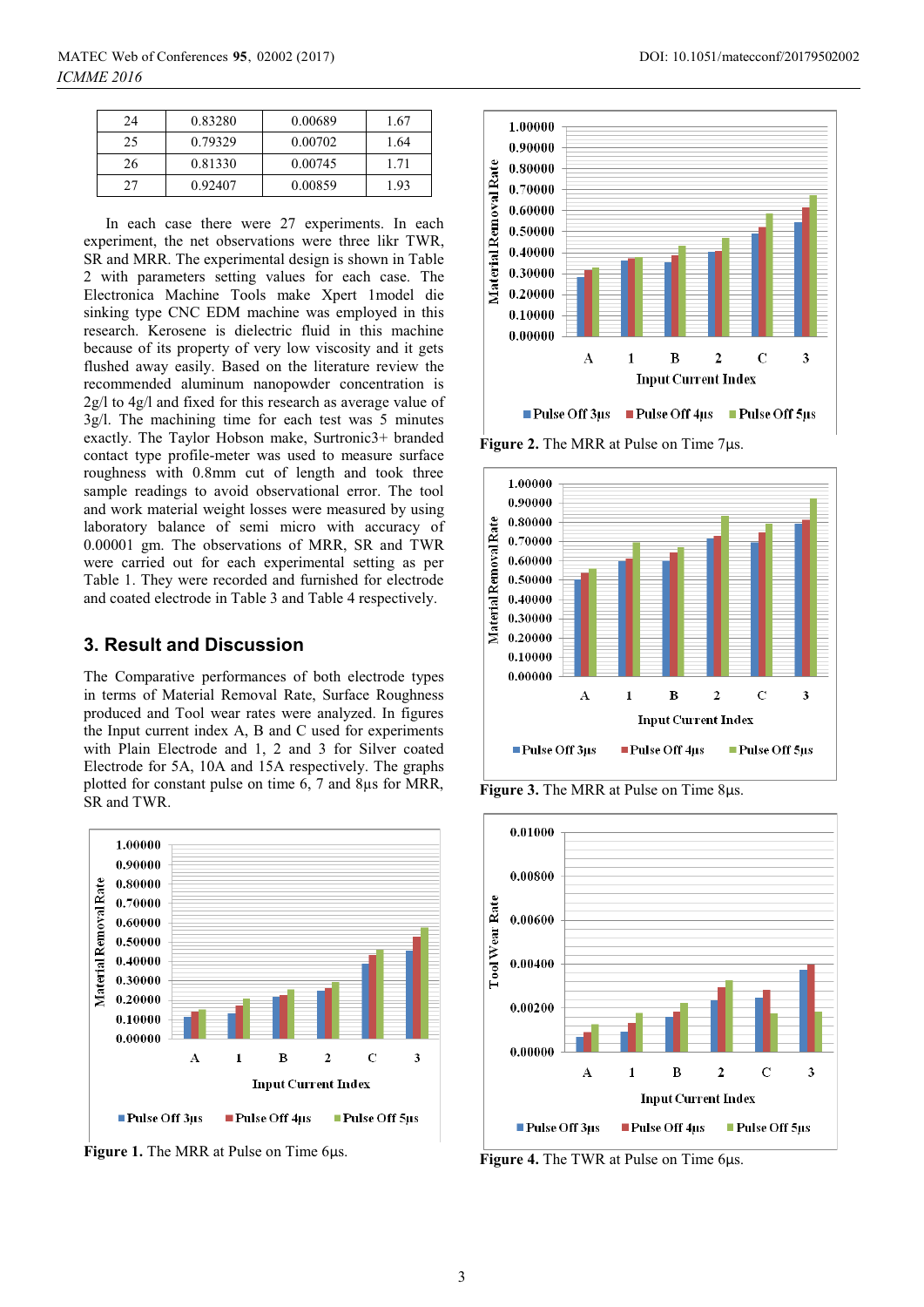

**Figure 5.** The TWR at Pulse on Time 7μs.



**Figure 6.** The TWR at Pulse on Time 8μs.



**Figure 7.** The SR at Pulse on Time 6μs.



**Figure 8.** The SR at Pulse on Time 7μs.



**Figure 8.** The SR at Pulse on Time 7μs.

The results reveals that the input current influenced more in increasing MRR as well as SR and TWR than Pulse on and pulse off times. But the factors Pulse on time and pulse off time influence are signifiant. The contribution of coated electrode is appréciable.

## **4. Conclusion**

The Al Nano Powder Mixed EDM of Inconel 800 surface machining with plain Electrolyte Copper Electrode and Silver coated Electrolyte Copper Electrode were considered for this study. The reserach concluded that:

- 1. The maximum MRR can be achieved at higher values of the process parameters especially the input current.
- 2. The influence of pulse on time and pulse of time along with higher value of input current gives higher MRR.
- 3. The silver coating on Electrolyte Copper electrode significantly increases the MRR as